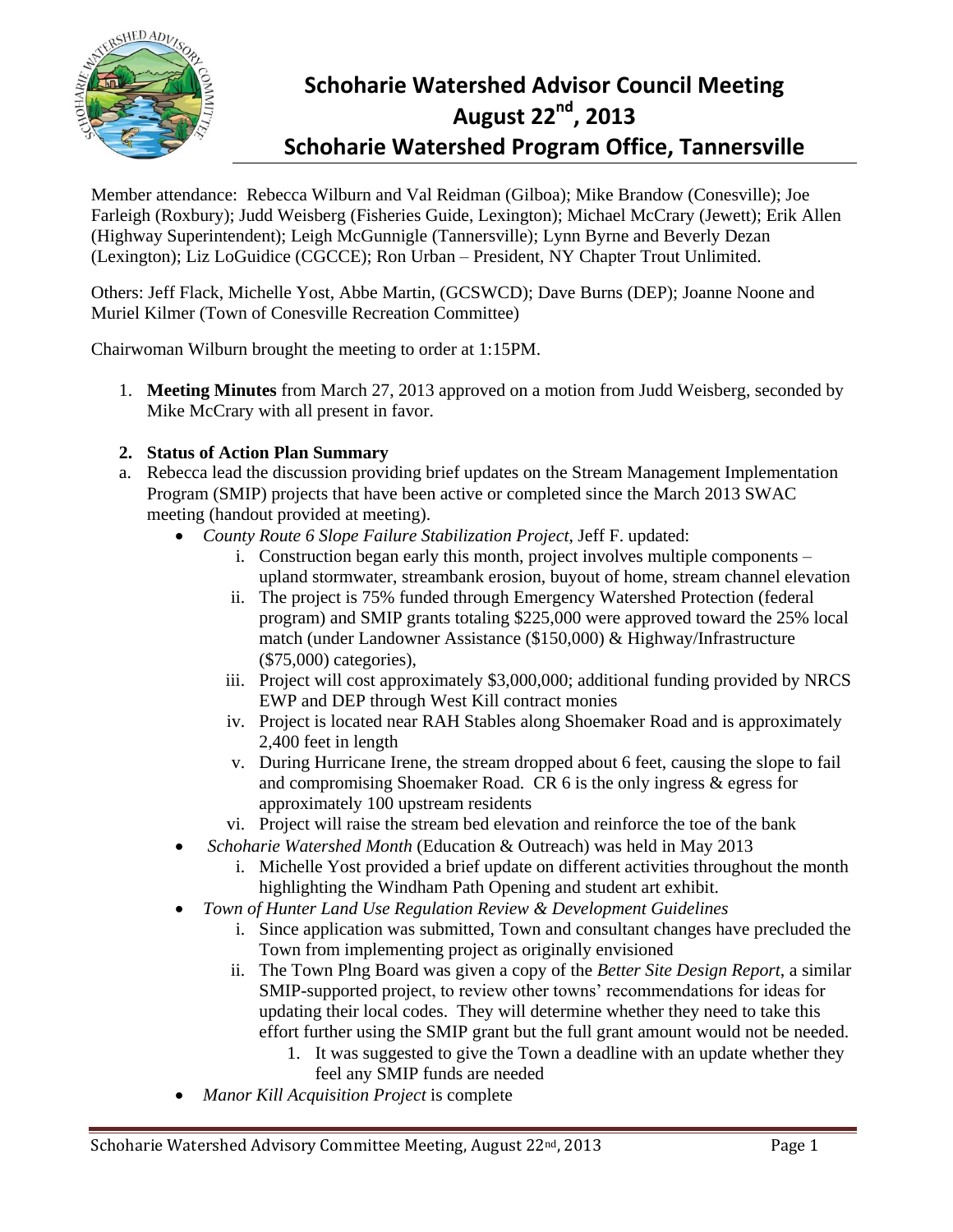- *Local Flood Hazard Mitigation Analysis* Lexington
	- i. Request for Proposals (RFP) went out on July  $10^{th}$ , 2013
	- ii. Four responses were received on August  $12<sup>th</sup>$ , 2013
	- iii. Milone and MacBroom, Inc. (MMI) had the lowest bid, \$49,850
	- iv. MMI has completed similar assessments within this region
	- v. A completed LFHMA allows communities to submit for funds to implement recommendations within the final report
	- vi. Lynn B. wondered about funding to implement recommendations; the analysis will describe funding opportunities that are appropriate for the community to submit for implementation dollars (federal, state, new CWC flood hazard program)
	- vii. Rebecca noted communities with completed studies will improve their ranking when submitting for certain funding opportunities
	- viii. Dave B. noted LFHMA is a prerequisite for grant money that will be made available in the mid-term FAD for flood mitigation (via CWC and SWCD contracts)
- *State Route 42 – Lower West Kill Stream Restoration*
	- i. Construction began August 2013
	- ii. Project involves development of a floodplain bench along the toe of the bank to stabilize the toe (slope failure is approximately 40acres in size)
	- iii. Currently, funding is only available to treat the stream (not the upland slope)
	- iv. Stabilizing toe will minimize continuous slope erosion, thereby reducing the upland slope failure and sediment inputs
	- v. There may be funding available to treat the slope in the future, but for now the project only includes some riparian plantings
	- vi. Project costs are approximately \$1.6 million (NRCS 75%, SMIP & DEP contract funds 25%)
	- vii. Judd W. inquired about stability of the lower project reach to the next state bridge. This project was originally proposed for a longer stretch of stream; NRCS reduced the size of the project. As funding is available, Phase II (downstream of this project site to next state bridge) will be planned, but future funding is unknown

# **3. Budget Status**

- Rebecca provided update on the status of the SMIP budget (handout provided at meeting).
	- \$1,876,038 of the \$2million has been allocated (providing proposed projects below are approved)
	- There are outstanding projects that may go over budget once constructed including Cranberry Road & Glen Avenue culvert replacements
		- i. There are two designs for Cranberry Road, both with similar cost estimates of approximately \$120,000; a design has not been chosen yet
			- 1. The available funding (SMIP & FEMA) totals approximately \$116,000
			- 2. Completion of this project may need additional funds
		- ii. Glen Avenue has been delayed for multiple reasons
			- 1. There is not enough SMIP funding alone (\$75,000 grant) to install a large enough culvert to pass the 100 yr. storm (site constraints exist as well). The village has FEMA and Empire State Devt funds as well for this culvert replacement, but FEMA is concerned the downstream culvert will become overwhelmed (no funds allocated to downstream culvert).
			- 2. Discussion on switching SMIP funds to the lower culvert with FEMA covering upper initial culvert was proposed but has not progressed.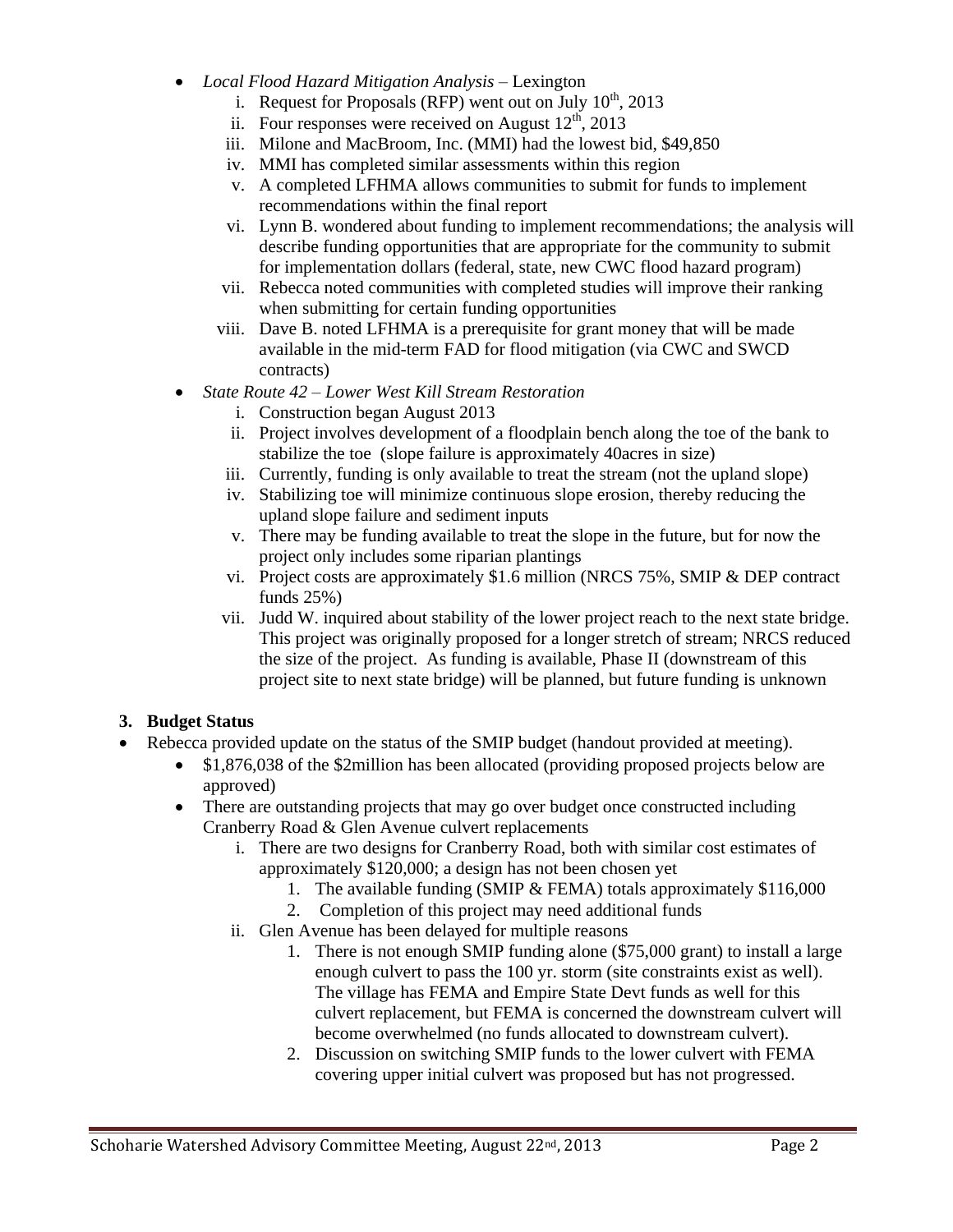- 3. It appears the village is leaning towards using current funds to focus on replacing the initial culvert (next to Camp Loyaltown entrance) as originally planned (too complicated to address both at the same time)
- 4. Completion of this project may need additional funds
- iii. Mitchell Hollow Road
	- 1. Design is complete
	- 2. Coordination with DOT essential for project construction
	- 3. Timeframe for construction unknown
- *Thermal Refuge Study* (round 1 Planning grant) Lynn B. inquired where this stands. Abbe noted USGS has completed about 95% of GIS work to mask/mark the water-land boundary (generate water-surface polygons) in the Schoharie and West Kill study reaches. They needed to complete this before moving into analysis of the thermal data and development the final report. She's been in contact with Barry Baldigo, USGS; they submitted a bill recently and they are reconciling tasks completed against invoices paid. Michelle suggested scheduling a habitat/recreation meeting in the Fall and inviting Barry to present the findings to date.
- 4. **Proposals – New flood hazard mitigation category added to Action Plan & one Rec/Habitat Proposal** Rebecca reviewed applications for proposed SMIP projects (handout provided at meeting).
	- *a. Landowner Streamside Assistance Category*
		- Barbara Rosentreter, Jewett
			- i. Joel DuBois conducted a site visit and advised the landowner about this program
			- ii. Project is located along County Route 17, along the East Kill in Jewett
			- iii. The application is incomplete and does not provide a description or proposed budget. A site visit by the technical team is needed to rank the project and advise the landowner how to proceed. Recommendation – incomplete application, need more information
			- iv. **Resolution # 2 of 2013** A motion to request resubmittal from Joe Farleigh, seconded by Lynn Byrne, with all present in favor. Michael McCrary abstained.
			- v. This project may be more appropriate for the FEMA Hazard Mitigation Program or NRCS Watershed Protection Program.
	- *b. Recreation/Habitat Improvements*
		- Conesville Town Park Community Enhancement Project (Joanne N. presented)
			- i. Goal is to improve uses of the town park including access to the Manor Kill
			- ii. Rehabilitation of the Town Park walking path (located on Rte 990V, next to firehouse) is the first project the Recreation Committee would like to complete.
				- 1. Existing path is overgrown with vegetation and in need of repair and maintenance (filter fabric was not used in past)
				- 2. Seeking funding for material costs for the path  $(-2,200)$  ft. in length)
				- 3. Pavilion floor surface will be removed from the project proposal
				- 4. Construction of the path will be achieved through the volunteer network that will be coordinated through the Conesville Recreation Committee.
				- 5. Committee has researched potential materials
					- a. Committee has ruled out oil  $&$  stone for the path
					- b. Committee would prefer to use the same material used to construct Windham Path, but cost may be too much
					- c. GCSWCD staff recommended that the project use a porous surface for path and suggested that rain gardens may be appropriate at this location and are eligible for SMIP funds.
					- d. Workout stations will complement the path (separate grant the town received)